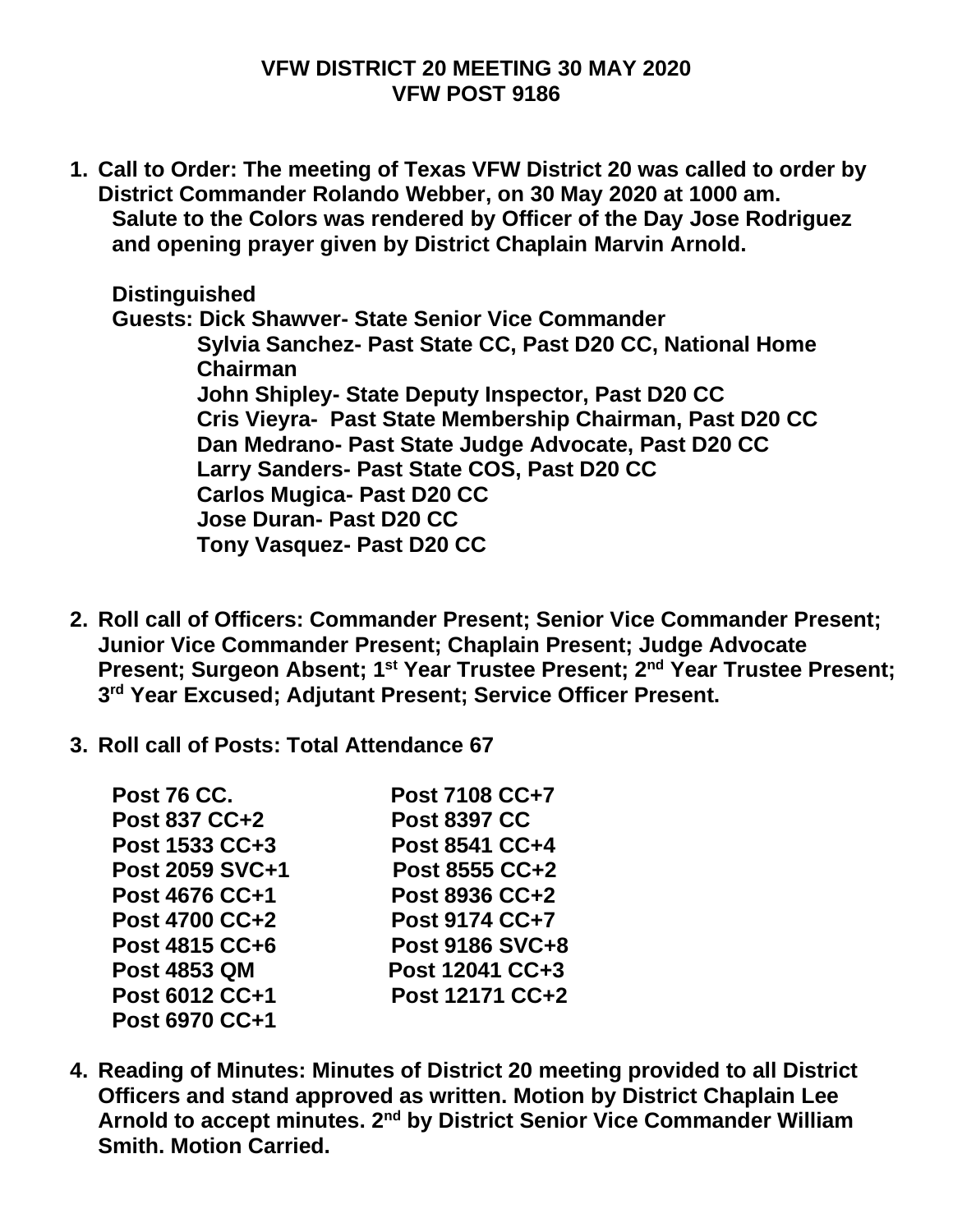- **5. Quartermaster Report by District Quartermaster Robert Maldonado financial reports provided to all district Officers and stand approved as written. Refund has been received for picnic caterer and banquet tables. Books have been audited by District Trustees. Motion by District 20 Chief of Staff Jose Duran to accept Quartermasters report. 2nd by District Senior Vice Commander William Smith. Motion Carried.**
- **6. Committee Reports:**

**Service Officer Report: District Service Officer Lee Rivas stated that the Army unit deployed to Korea and delayed due to Covid 19 upon returning requiring 14-day quarantine. District 14 Commander Anson Booker has requested assistance for their quarantine in the form of pillows, bath towels and sheets. The collection point is VFW Post 3892, Harker Heights and our POC is VFW 2059 Commander Robert Martinez for delivery of items to VFW Post 3892.**

**Surgeon Report: District Surgeon No report.**

**National Home: Past State CC/National Home Chairman Sylvia Sanchez all funding comes from donations. They appreciate all the donations being made.**

**7. National Home remembrance was conducted by District Chaplain Marvin Arnold.**

**A moment of silent tribute for the loss of three Past District Commander's that have departed in the past months. They were 1992-3 Comrade Nick Herrara, 1994-5 Comrade Clarence Soignet, 2003-4 Comrade Joe Rivera.**

**8. Unfinished Business:**

**District Bingo: District 20 Chief of Staff Jose Duran stated that the bingo paperwork has been submitted to the state due to Covid 19 this review process has been delayed. Once the license is approved and issued it will be provided to the managers of Unit Bingo for our license to be assigned to a bingo hall. We should not expect any funds from unit bingo until late this year or early next year.**

**Post Election Reports: District Commander Webber stated that Post Election Reports are to be provided to National, Department and a copy to District for the publication of the District Directory.**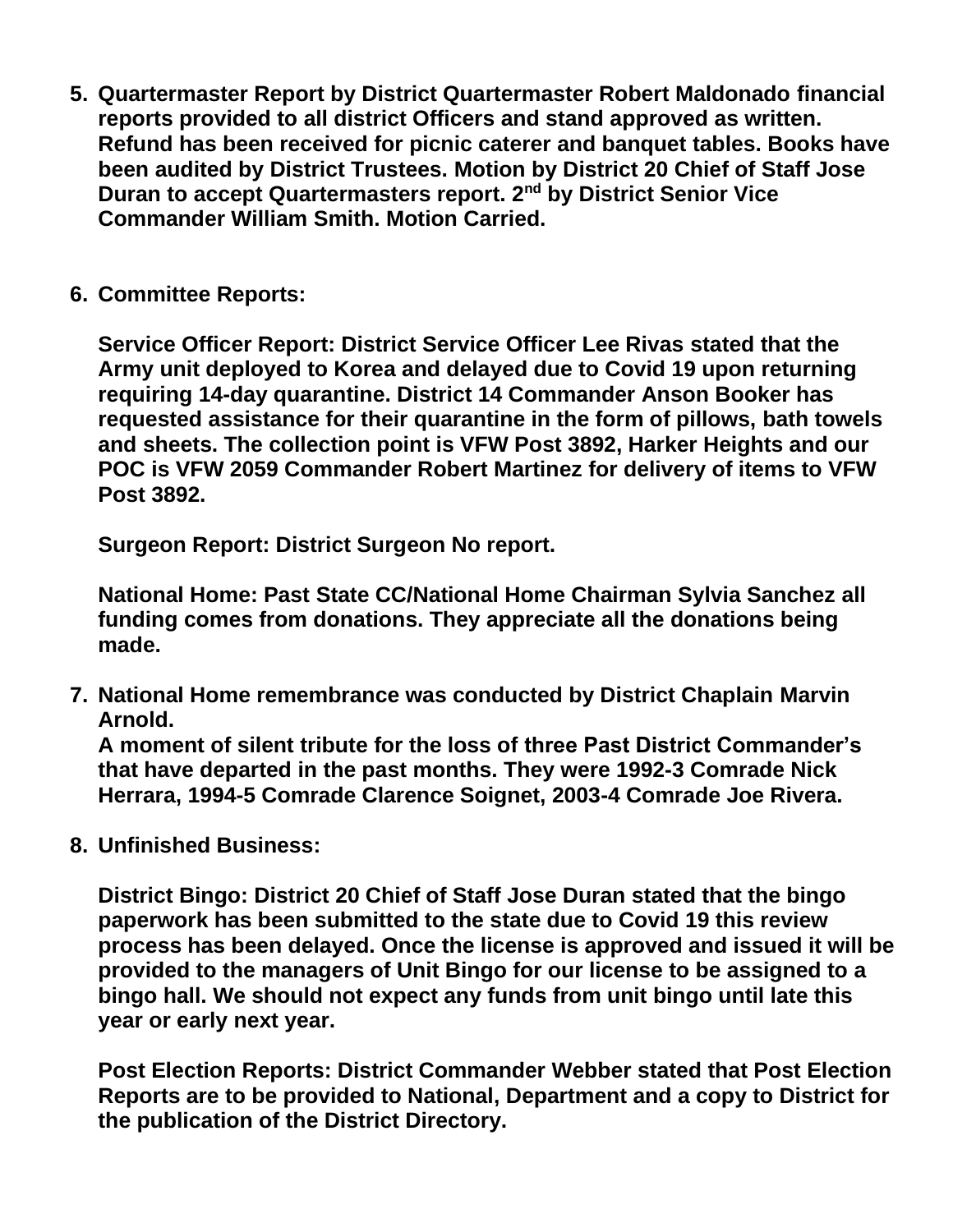**Post Delegate Fees: District Commander Webber also stated that Post Delegate fees are due to Department.**

**Membership: District Commander Webber reminded all Posts that June 30 is cut off for membership to qualify for All-American. He also congratulated all Posts at 100% or better. There are other Posts in the District that are close to making 100%.**

**1533,2059,4676,4700,6970,7108,8541,9186,12041,12171.**

## **9. New Business:**

**A. Elections: District Commander Webber opened the floor for District Elections stated the post voting strength for the elections as is required of 31 March 2020 by National, Department and District.**

**Motion to have the District Adjutant cast one unanimous vote for all unopposed candidates at completion of other elections by Past D20 CC John Shipley. Seconded by Past SC Sylvia Sanchez. Motion carried.**

**Motion to have candidates leave the area and conduct a roll call vote to be tallied by the tally committee by District Adjutant Pat Clark. Seconded by Past D20 CC Cris Vieyra. Motion carried.**

**District Commander John Shipley appointed a tally committee of District Adjutant Pat Clark/ District 1 Year Trustee Rosie Carranza and 2 Year Trustee Juan Martinez.**

**DC Webber opened the floor for nominations to District Commander:** 

 **District SVC Armando Gonzales previously nominated.**

**Comrade Ralph Alvarado VFW Post 9186 nominated himself. Accepted nomination. No other nominations District Commander nominations closed.**

**District SVC Commander Armando Gonzales received the majority of votes and is duly elected.**

**DC Webber opened the floor for nominations to District Senior Vice Commander:**

**District SVC William Smith previously nominated.**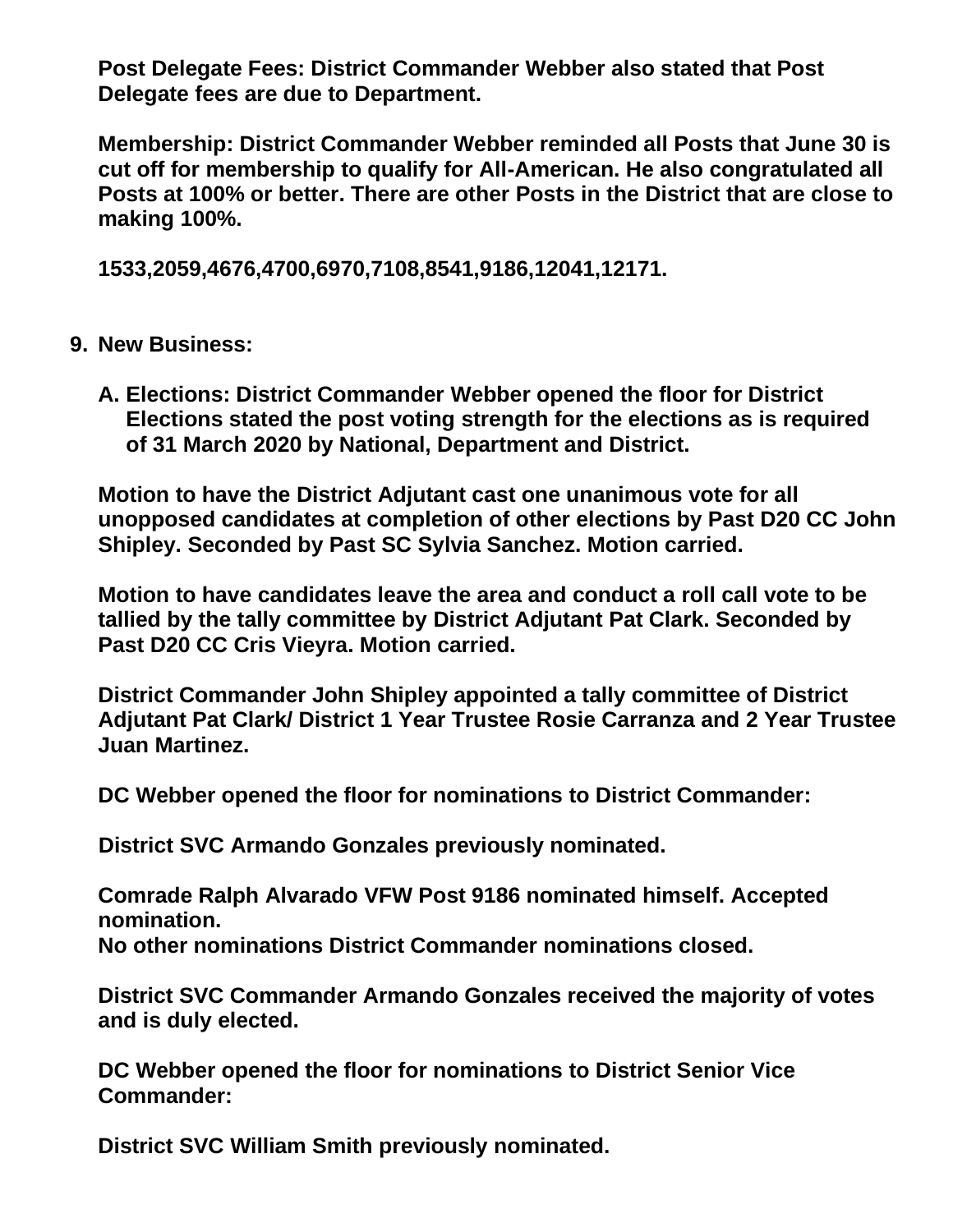**No other nominations District Senior Vice Commander nominations closed.**

**DC Webber opened the floor for nominations to District Junior Vice Commander:** 

**Comrade Joseph Ramon previously nominated. Comrade Lee Rivas previously nominated. No other nominations District Junior Vice Commander closed.**

**Comrade Joseph Ramon received the majority of votes and is duly elected District Junior Vice Commander.**

**DC Webber opened the floor for nominations to District Quartermaster:**

**District Quartermaster Robert Maldonado previously nominated. No other nominations District Quartermaster closed.**

**District Quartermaster Robert Maldonado received the majority of votes and is duly elected District Quartermaster.**

**DC Webber opened the floor for nominations to District Chaplain:**

**Comrade Marvin Arnold previously nominated. District SVC William Smith nominated Comrade Steve Rindahl. Comrade Rindahl accepted.**

**No other nominations District Chaplain closed.**

**Comrade Steve Rindahl received the majority of votes and is duly elected District Chaplain.**

**DC Webber opened the floor for nominations to District Judge Advocate:**

**District Judge Advocate Dan Medrano previously nominated: District Quartermaster Robert Maldonado nominated District Chief of Staff Jose Duran. District Chief of Staff Jose Duran accepted No other nominations District Judge Advocate closed.**

**District Judge Advocate Dan Medrano received the majority of votes and duly elected District Judge Advocate.**

**DC Webber opened the floor for nominations to District Surgeon:**

**Comrade Chris Espinoza previously nominated. District Chaplain Lee Arnold nominated himself.**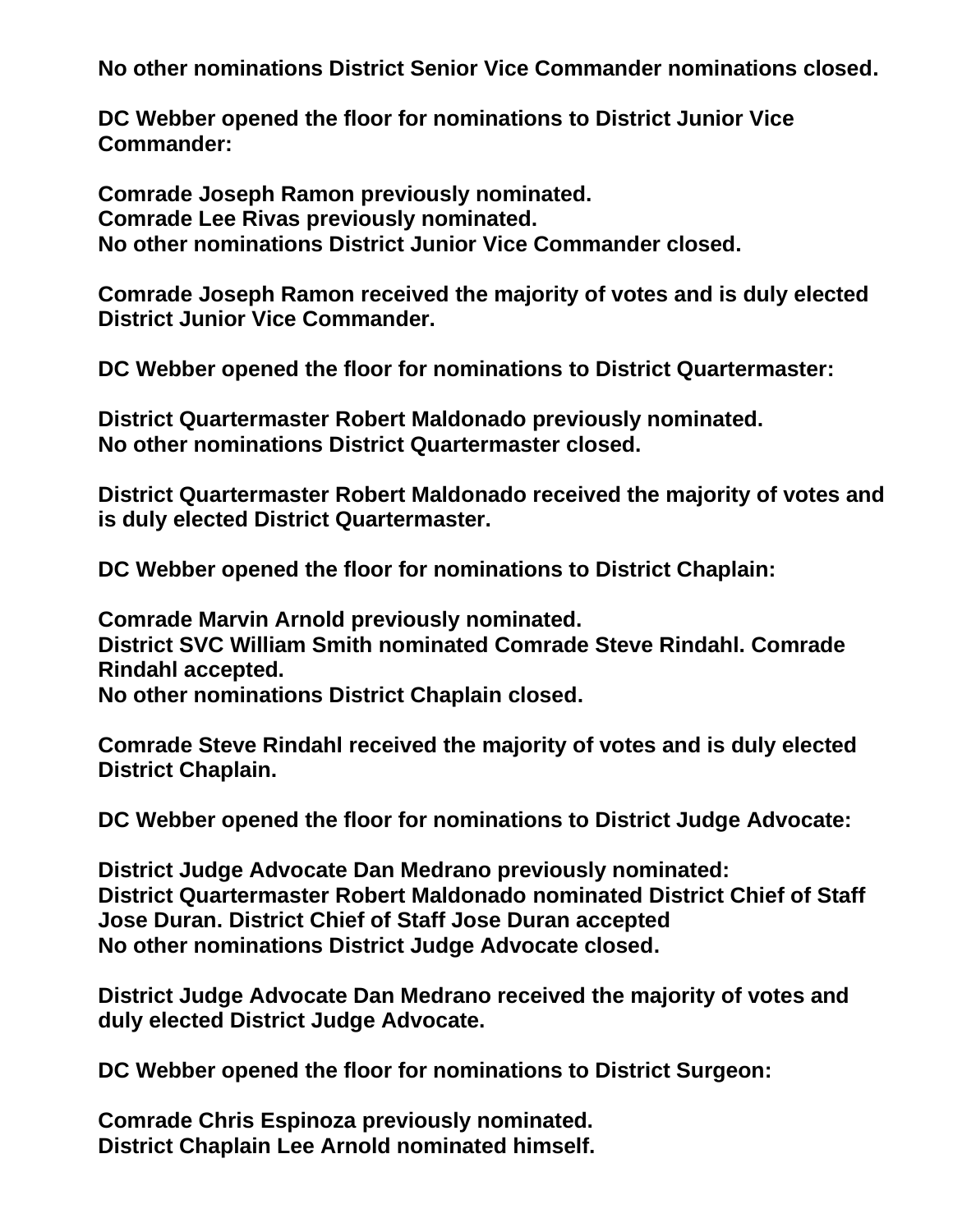**No other nominations District Surgeon closed.**

**Comrade Chris Espinoza received the majority of votes and is duly elected District Surgeon.**

**DC Webber opened the floor for nominations to District Trustee 3 Year.**

**Comrade Nathan Zuniga previously nominated. Comrade John Maines previously nominated Comrade Thomas Paisano previously nominated No other nominations District Trustee 3 Year closed.**

**Comrade Nathan Zuniga received the majority of votes and is duly elected District Trustee 3 Year.**

**District Adjutant Pat Clark cast one unanimous vote for all the unopposed candidates for District 20. SVC,QM are considered duly elected to the respective positions.**

**State Senior Vice Commander Dick Shawver conducted the installation of all present District Elected Officers and Appointed Officers in accordance with National By-Laws. Senior Vice Commander Shawver further stated that all officers must within 60 days provide a copy of eligibility to the District Adjutant.**

**District Commander Armando Gonzales thanked VFW Post 9186 Commander Nathan Zuniga and his staff for our meeting place. DC Gonzales also welcomed all the elected District Officers, Staff and newly elected Post Commanders. DC stated that we need to work together inline with his District Goals of Trust, Unity, Membership. We in District 20 are the best and must continue to support our Veterans, Families, Widows and Orphans. Our unity is our strength. Must unify our differences. We also must unite to attain our goal of membership. We must be open to change and be flexible due to the pandemic of COVID 19.**

**B. Motion to approve the District 20 Budget as amended made by Past DC John Shipley. Seconded by District Quartermaster Robert Maldonado. Lengthy discussion followed. Motion carried.**

**10. Good of The Order:**

 **State Senior Vice Commander Dick Shawver always good to be back in District 20 and thanked all for the hospitality he has received during his visit. SVC Shawver presented the themes for Voice of Democracy and**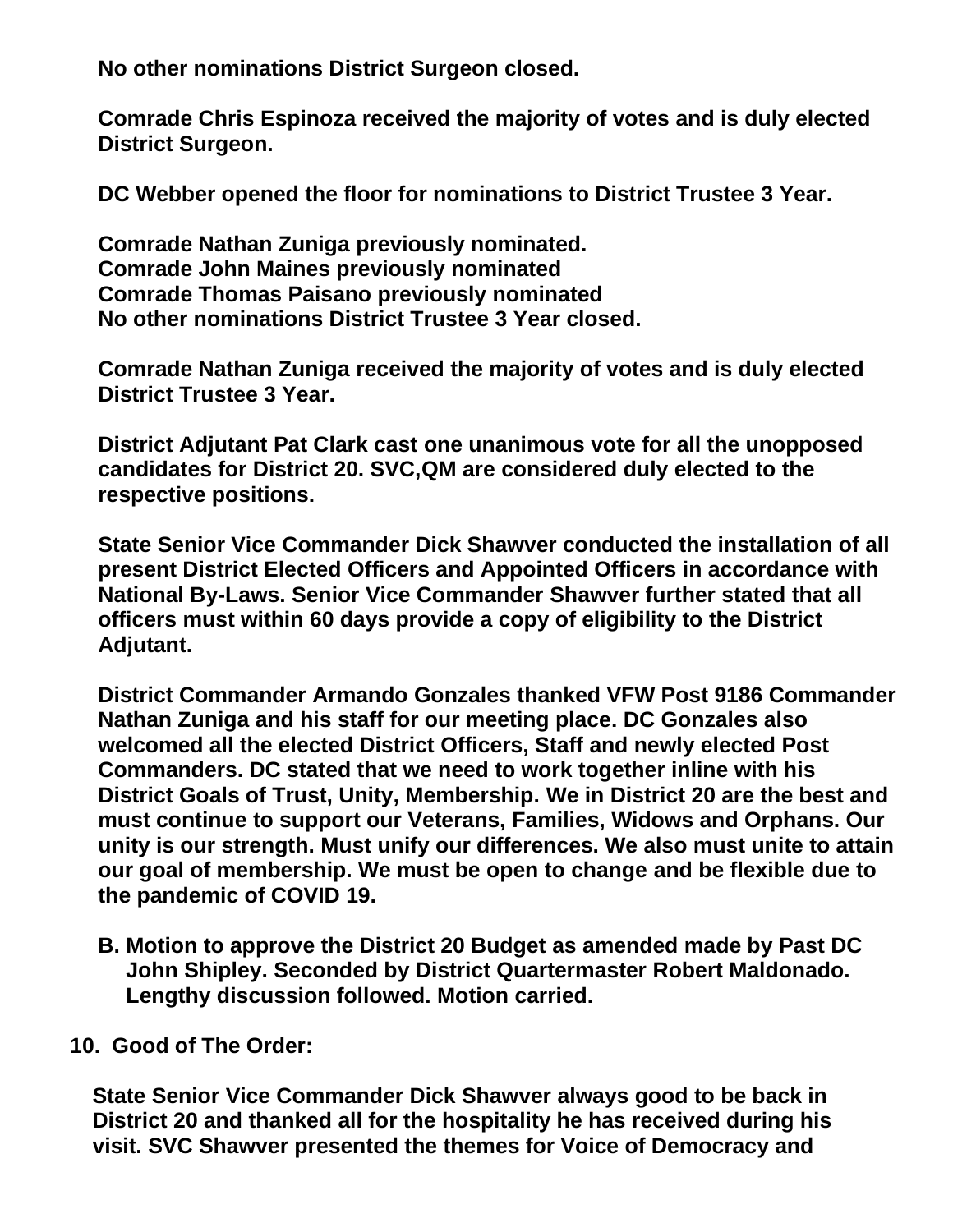**Patriots Pen. Reminded all that the National Convention has been cancelled. The State OTS has a 75% chance it will not be conducted due to COVID 19. State convention has been modified to 19 Jun 2020 and begins at 1000am until approximately 2-3pm. The location of the convention is in Georgetown at Sheraton Inn. State Commanders homecoming is 25-28 Jun 2020 in Bay City, Texas. He also stated that the deadline for reporting the 5 VPRS during the period May-June has been changed to 31 July 2020. VFW National has changed that No Teacher award is required for a post to make All-American. Texas VFW Commander has made the decision that No Teacher award is required for a post to make All-State. The State SOP should be online no later no later than 8 Jun 2020. Provided information on the changes in payments for MAP and amount Buddy Poppy's required to purchase. To earn All American require 5 Buddy Poppy's for each member to be purchased.**

- **Post 76: No**
- **Post 837: No**
- **Post 1533: No**
- **Post 2059: No**
- **Post 4676: No.**
- **Post 4700: No**
- **Post 4815: No**
- **Post 4853: No**
- **Post 6012: No**
- **Post 6970: No**
- **Post 7108: No**
- **Post 8397: No**
- **Post 8541: No**
- **Post 8555: No**

**Post 8936: Post is in need of financial help. Assistance to keep Post afloat.**